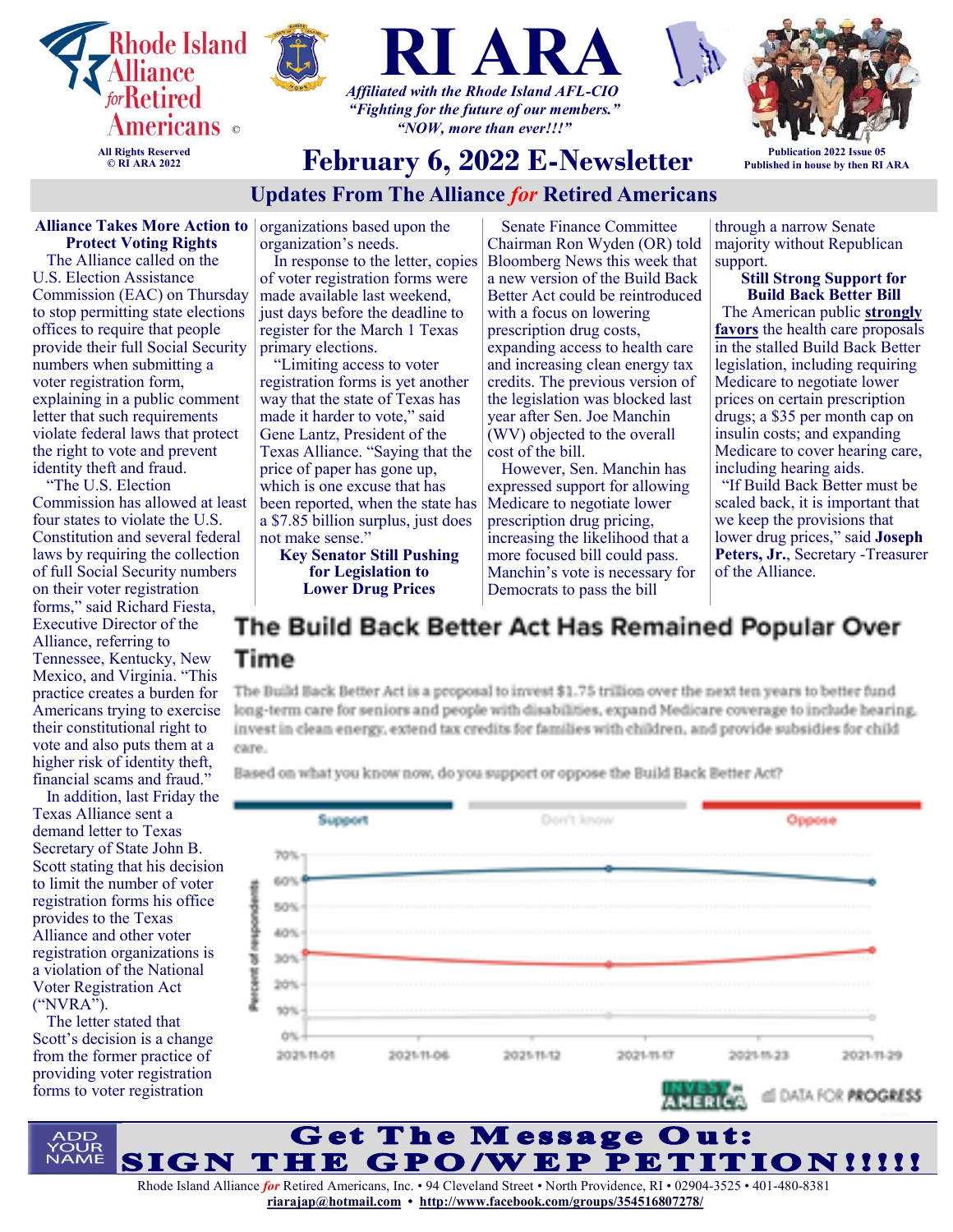#### **This word describes Social Security — but not everyone wants to hear it**

"Entitlement" often refers to Social Security and Medicare, but critics argue that's the wrong way to describe it — in fact, the word sparks fury.

Many Americans take to social platforms saying they've paid into the system their entire careers, and thus, the benefit they will receive belongs to them.

And they're right — which is a big part of the reason they're called entitlements, experts say, because recipients are indeed entitled to them.

The term entitlement has developed a negative connotation, said Nancy Altman, president of Social Security Works, which advocates for expanding the program. "Focus groups have found when you ask people to name entitlements, they'll focus on welfare, and when they're told Social Security [is an entitlement program], they get angry because of course Social Security is an earned benefit," she said. The idea of being "entitled" has over time

become associated with getting something one doesn't deserve.

But the term has evolved — now it's about politics, especially as the two major parties disagree about how to reform Social Security, and little progress has been made toward doing so. For years, some legislators have tried to invoke changes on Social Security. Rep. John Larson re-introduced his proposal, the Social Security 2100 Act, which included many provisions President Biden supports. Critics of the proposal argue it may not be enough, or that the improvements would only be temporary. The opposite approach — cutting benefits — was also met with resistance. When President Trump made a comment in 2020

that these programs could **[potentially be trimmed](https://www.marketwatch.com/story/one-thing-trump-wont-brag-about-in-his-state-of-the-union-his-plans-to-cut-social-security-medicare-and-medicaid-2020-02-04?mod=article_inline)**, he faced predictable backlash. Trump took back the statement and added that the Democrats were going to destroy Social

Security and that he would **[save it](https://www.nytimes.com/2020/01/23/us/politics/trump-social-security.html)**. The future of Social Security **[remains](https://www.marketwatch.com/story/social-security-proposals-highlight-challenges-of-benefit-expansions-2020-01-22?mod=article_inline)** 

[unknown.](https://www.marketwatch.com/story/social-security-proposals-highlight-challenges-of-benefit-expansions-2020-01-22?mod=article_inline) The trust funds that support the system are expected to run out of money within the next 12 years, and, if that happens, beneficiaries are expected to get less than 80% of what they're owed. Congress has never let the program fail, experts have observed, but legislators have yet to decide how they will address the problem.

Social Security is a sensitive subject among many, especially considering the number of retirees who rely on those checks for much, if not most, of their income in **[old age](https://www.marketwatch.com/story/social-security-is-a-lifeline-for-many-older-americans-but-how-will-it-be-funded-in-the-future-2019-09-06?mod=article_inline)**. The program makes up the majority of retirement income for 61% of elderly beneficiaries, and a third of them rely on the program for 90% or more, according to the Center on Budget and Policy Priorities, a progressive think tank based in Washington, D.C. "Entitlement programs," in

government budgeting speak, are the ones that the country deems mandatory spending — like Social Security and Medicare. The Supplemental Nutrition Assistance Program, or SNAP, which was previously called the Food Stamp Program, is another example, said Kathleen Romig, senior policy analyst at the Center on Budget and Policy Priorities.

That contrasts with discretionary spending, where also in government budgeting terms — when the funding runs out, there's no more in benefits to give, and individuals are placed on a waiting list. Examples including housing vouchers and the Special Supplemental Nutrition Program for Women, Infants and Children (WIC).

The terminology for Social Security may have become politically charged, but, ultimately, it's something Americans worked for, Romig said. "It's an earned benefit," she said. "The benefit is yours."

## **Advocacy Organizations Urge Better Medicare Coverage of COVID-19 Services**

This week, Medicare Rights joined with Justice in Aging and 65 other advocacy groups **[in a](https://www.medicarerights.org/policy-documents/advocacy-organizations-urge-better-medicare-coverage-of-covid-19-services)  [letter](https://www.medicarerights.org/policy-documents/advocacy-organizations-urge-better-medicare-coverage-of-covid-19-services)** to urge the Department of Health & Human Services (HHS) and the Centers for Medicare & Medicaid Services (CMS) to expand access to athome COVID-19 tests and COVID-19 vaccine boosters for people with Medicare. This includes urging the

administration to extend coverage of at-home over  $\frac{R}{G}$   $\frac{R}{G}$  people with Medicare. -the-counter (OTC) COVID-19 testing with no costsharing to all people with Medicare, including people with limited English proficiency; providing additional guidance for states to help their Medicaid populations; and building upon the **[previous action](https://www.medicarerights.org/medicare-watch/2021/12/09/cms-announces-new-strategies-to-encourage-people-with-medicare-to-get-a-covid-19-booster)** and increase COVID-19 vaccine boosters and

**MEDICARE** additional doses for **HHS recently** 

**[announced](https://www.hhs.gov/about/news/2022/01/10/biden-harris-administration-requires-insurance-companies-group-health-plans-to-cover-cost-at-home-covid-19-tests-increasing-access-free-tests.html)** requirements for insurance companies to cover eight OTC at-home COVID-19 tests per person per month without cost-sharing, but in a frequently asked questions document, the department explained that this **policy [does](https://www.cms.gov/how-to-get-your-at-home-OTC-COVID-19-test-for-free)  [not extend to people with](https://www.cms.gov/how-to-get-your-at-home-OTC-COVID-19-test-for-free)** 

**[traditional Medicare](https://www.cms.gov/how-to-get-your-at-home-OTC-COVID-19-test-for-free)**, saying only that "At this time Original Medicare cannot pay for at-home tests through this program." Medicare Advantage plans are permitted but not required to cover the tests. Currently, Medicare beneficiaries can use only laboratory testing. ….**[Read](https://www.medicarerights.org/medicare-watch/2022/01/27/advocacy-organizations-urge-better-medicare-coverage-of-covid-19-services)  [More](https://www.medicarerights.org/medicare-watch/2022/01/27/advocacy-organizations-urge-better-medicare-coverage-of-covid-19-services)**

## **Kaiser Family Foundation Releases Report on Medicaid in 2022**

Last week, the Kaiser Family Foundation **[released an issue](https://www.kff.org/medicaid/issue-brief/medicaid-what-to-watch-in-2022/)  [brief](https://www.kff.org/medicaid/issue-brief/medicaid-what-to-watch-in-2022/)** identifying areas of change and possible concerns in the Medicaid program for 2022. The brief highlights several areas to watch in 2022, including potential Medicaid changes resulting from the ongoing pandemic and Public Health Emergency, the uncertain fate of the Build Back Better Act (BBBA), various state budgets, and Biden administration efforts to further strategic coverage, access, and equity goals through regulatory action. Notably, they identify

enrollment, coverage, long-term care–in institutions and in homes

and the community access to services, and health equity as areas of interest. Noting the continuing trend of increased enrollment in Medicaid and CHIP throughout the pandemic, the report outlines several possible scenarios as some of the federal changes driving that increase expire. The BBBA would phase out some of these changes more slowly, and some states have taken advantage of increased flexibilities offered under the American Rescue Plan Act



(ARPA) or those previously existing to increase eligibility and

enrollment in Medicaid. Others, like South Dakota, will have Medicaid eligibility expansion on the ballot in 2022.

The report also summarizes administration actions to review and evaluate previously approved Medicaid waivers that restrict coverage or "undermine" the program, as well as some to "streamline" eligibility and enrollment processes and increase outreach to provide coverage for the approximately 7 million people who are uninsured and eligible for Medicaid. Medicaid is the nation's largest payer of long-term care services and, the report shows, staff and residents of long-term care facilities have been disproportionately affected by the pandemic. Both the direct impact of illness and death, and the impact of the pandemic on the long-term care workforce have highlighted the long-standing unmet need for home- and community-based services and the direct care workforce shortage. ...**[Read More](https://www.medicarerights.org/medicare-watch/2022/01/27/kaiser-family-foundation-releases-report-on-medicaid-in-2022)**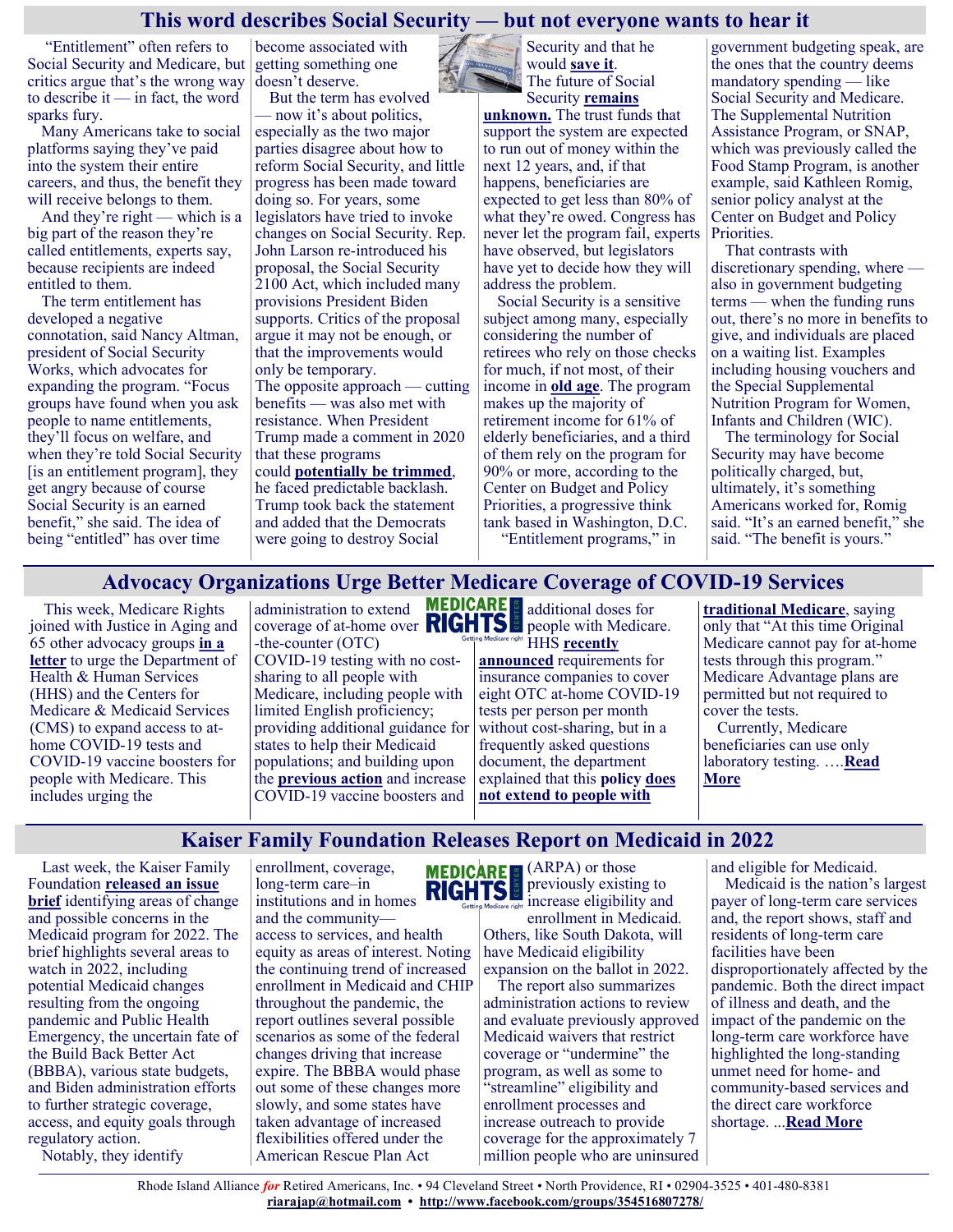#### **Trump Created A Program To Privatize Medicare Without Patients' Consent. Biden Is Keeping It Going**

Under the program, insurers and doctors can negotiate to move patients to a private insurance stream. Patients don't get a say.

The Biden administration is quietly continuing a little-known Trump-era pilot program that clears the way for doctors and private health insurers to switch patients from Medicare to privately run insurance. Though there has been little public discussion of the program, it has the potential to expand to the wholesale privatization of Medicare.

Progressive lawmakers and doctor and patient groups are now scrutinizing the program, after a year of it flying under the radar.

"I think there's a lot of interest in stopping this," Rep. Jan Schakowsky said. "To privatize Medicare without the knowledge of people who chose Medicare is scandalous. We can't let that happen."

Despite calls to shut down the

pilot project, the Biden administration has no plans to do so. The current plan is to run the program through the end of Biden's term, potentially allowing a future president to expand its scope and further erode Medicare, the pillar of public healthcare in America.

The pilot program, known as direct contracting, allows for doctors to transfer their patients off of core Medicare to a private model, where a third party is paid a fee to manage their benefits. The government says it will preserve patient benefits while experimenting with new ways to "produce value and high quality health care." Opponents say it is a backdoor method of privatizing Medicare against the desire or consent of patients.

For decades, private insurers have pushed to get a piece of Medicare, the public health insurance program created in 1965 for people age 65 and older. The government created a



plans. They've won over **[more](https://www.kff.org/medicare/issue-brief/medicare-advantage-in-2021-enrollment-update-and-key-trends/)  [than 26 million enrollees,](https://www.kff.org/medicare/issue-brief/medicare-advantage-in-2021-enrollment-update-and-key-trends/)**  making up more than 40% of the Medicare population, to the over 3,500 Medicare Advantage plans, according to the Kaiser Family Foundation. The privatization of Medicare has been lucrative for the industry. Medicare Advantage plans **[are more expensive](https://www.policymed.com/2021/07/medpac-calls-for-ma-program-changes.html)** but have not been shown to provide better health outcomes. That disparity **[grows wider](https://web.archive.org/web/20210311190050/https:/www.medpac.gov/docs/default-source/meeting-materials/medpac_context_sept_2020.pdf?sfvrsn=0)** every year. The added costs born by the public to fund the program are believed to add up to **[tens of](https://khn.org/news/article/medicare-advantage-overpayments-cost-taxpayers-billions-researcher-says/)  [billions of dollars](https://khn.org/news/article/medicare-advantage-overpayments-cost-taxpayers-billions-researcher-says/)**. At a time when Medicare is facing insolvency in the near future, the more expensive Medicare Advantage plans are projected to soon **[overtake traditional](https://www.fiercehealthcare.com/payer/medpac-majority-medicare-beneficiaries-to-be-ma-by-2023-but-coding-issues-remain-rampant)  [Medicare](https://www.fiercehealthcare.com/payer/medpac-majority-medicare-beneficiaries-to-be-ma-by-2023-but-coding-issues-remain-rampant)**.

hurdle to Medicare Advantage expansion: You have to convince enrollees to actively switch out of the default public plan.

In the waning months of his administration, then-president Donald Trump launched a program, lobbied for by private industry, to circumvent this. It would allow insurers to bypass the will of patients altogether. Formally known as the Global and Professional Direct Contracting Model, the program allows insurers to negotiate with doctors to move their patients from straight Medicare plans to privately run insurance.

Direct contracting flips the onus. Instead of patients having to actively choose to leave core Medicare, they are transferred by their doctor and only need to be told in an annual notification. They may have to switch doctors to opt out….**[Read More](https://www-buzzfeednews-com.cdn.ampproject.org/v/s/www.buzzfeednews.com/amphtml/paulmcleod/medicare-biden-trump-progressives-privatization?amp_gsa=1&_js_v=a8&usqp=mq331AQIKAGwASCAAgM%3D#amp_tf=From%20%251%24s&aoh=16434103459415&csi=0&referrer=https%3A%)**

But there remains one major

# **Pharmacies Are Turning Away Immunocompromised Patients Seeking 4th Covid Shot**

Patients with weakened immune systems — who are at high risk from covid-19 — say pharmacies are turning them away when they seek additional vaccine doses recommended by federal health officials.

Alyson Smith became eligible this month for a fourth vaccine dose because her medications leave her immunocompromised.

Although the Centers for Disease Control and Prevention encourages most adults to receive a total of three mRNA vaccines — two "primary" vaccinations and a booster — the agency now advises **[people with](https://www.cdc.gov/coronavirus/2019-ncov/vaccines/recommendations/immuno.html)  [weak immune systems](https://www.cdc.gov/coronavirus/2019-ncov/vaccines/recommendations/immuno.html)** to receive three primary shots plus a booster, for a total of four doses.

Many people are confused about the difference between a primary vaccine series and a booster. A primary vaccine series helps people build antibodies to a new pathogen, while a booster combats waning immunity.

As Smith learned, many pharmacists are unaware that the CDC's vaccine guidance has changed. Smith booked her

vaccine appointment online. But when she showed up at a Chicago-area Walgreens for the appointment Jan. 19, an employee told her the pharmacy chain wasn't administering fourth doses to anyone.

Smith said she's frustrated that vulnerable people are being forced to make multiple visits to crowded pharmacies and supermarkets, where many customers are unmasked.

"I feel for the pharmacists, because they're overwhelmed like everyone else," said Smith, 52. "But two years into the pandemic, there is a corporate responsibility to take action when the guidance comes down."

In a written statement, Walgreens said it has administered thousands of fourth doses to immunocompromised people. "As vaccination guidelines continue to evolve, we make every effort to



continuously update our pharmacy teams." The confusion stems from recent updates

in **[vaccine advice for](https://www.cdc.gov/vaccines/covid-19/clinical-considerations/covid-19-vaccines-us.html#considerations-covid19-vax-immunocopromised)  [immunocompromised people](https://www.cdc.gov/vaccines/covid-19/clinical-considerations/covid-19-vaccines-us.html#considerations-covid19-vax-immunocopromised)**, as well as a **[change in the](https://www.cdc.gov/media/releases/2022/s0104-Pfizer-Booster.html#:~:text=CDC%20Newsroom%20Releases-,CDC%20Recommends%20Pfizer%20Booster%20at%205%20Months%2C%20Additional,Dose%20for%20Certain%20Immunocompromised%20Children&text=Today%2C%20CDC%20is%20updating%)  [interval](https://www.cdc.gov/media/releases/2022/s0104-Pfizer-Booster.html#:~:text=CDC%20Newsroom%20Releases-,CDC%20Recommends%20Pfizer%20Booster%20at%205%20Months%2C%20Additional,Dose%20for%20Certain%20Immunocompromised%20Children&text=Today%2C%20CDC%20is%20updating%)** between the end of a primary vaccine series and a booster.

**[In August](https://www.cdc.gov/media/releases/2021/s0813-additional-mRNA-mrna-dose.html)**, the CDC began allowing immunocompromised people to receive a third dose of mRNA vaccine as part of their primary vaccination.

In October, the CDC quietly updated its website to allow people with suppressed immune systems to receive a fourth shot as a booster.

**[In January](https://www.cdc.gov/media/releases/2022/s0104-Pfizer-Booster.html#:~:text=CDC%20Newsroom%20Releases-,CDC%20Recommends%20Pfizer%20Booster%20at%205%20Months%2C%20Additional,Dose%20for%20Certain%20Immunocompromised%20Children&text=Today%2C%20CDC%20is%20updating%)**, the agency shortened the time that anyone must wait for a booster from six months to five.

People who received the onedose Johnson & Johnson vaccine are eligible for a single booster, for a total of two shots, according to the CDC.

Given how often vaccine guidelines have been revised in recent months, some pharmacists have had a hard time keeping pace, said Mitchel Rothholz, chief of governance and state affiliates at the **[American](https://pharmacist.com/coronavirus)  [Pharmacists Associati](https://pharmacist.com/coronavirus)**on. Pharmacy employees have coped with an ever-expanding

workload but a deepening shortage of employees during the pandemic, he said.

"I don't know any provider who wants to turn away a patient," Rothholz said. "The CDC continues to make updates, and it's becoming very difficult for providers at the grassroots level to keep up. I can understand why a pharmacist would say, 'Corporate hasn't given us the green light.'"

Confusion about who is eligible for a fourth shot "was inevitable, although I'm not saying it's right or wrong," he said.

Yet many patients and their doctors are frustrated….**[Read](https://khn.org/news/article/pharmacies-are-turning-away-immunocompromised-patients-seeking-4th-covid-shot/)  [More](https://khn.org/news/article/pharmacies-are-turning-away-immunocompromised-patients-seeking-4th-covid-shot/)**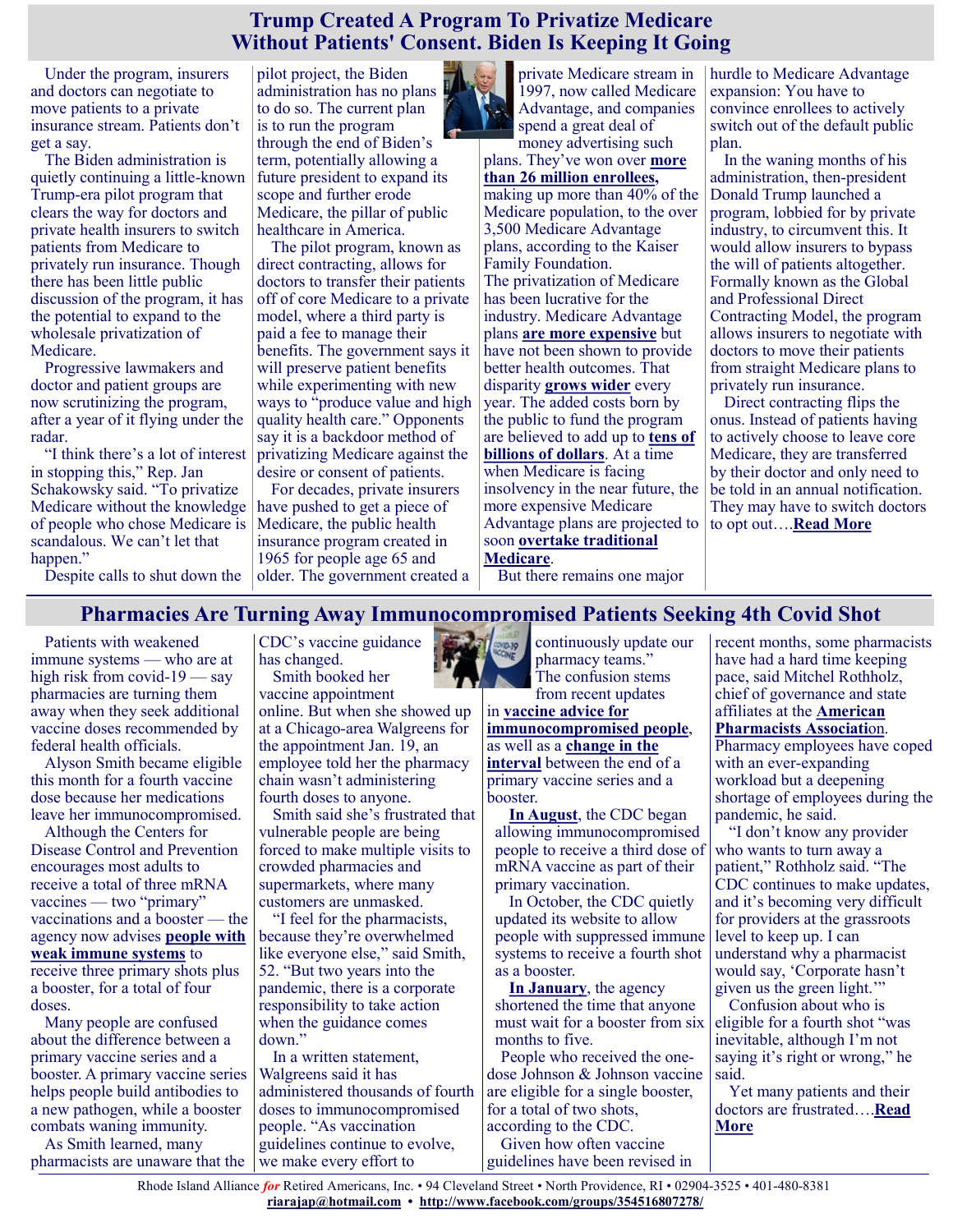## **Update from The Senior Citizens League**

**LEAGUE** 

**Efforts to Lower Drug Prices Still Alive** Unless you do not pay attention to the news at all, you know that passing legislation to lower the prices of prescription

drugs in the Senate has two main obstacles: in addition to every Republican Senator, there are two Democratic Senators - Joe Manchin of West Virginia and Kyrsten Sinema of Arizona.

Because of complicated Senate rules, it takes 60 votes to pass most legislation, not a simple majority of 51. And since all 50 Republicans in the Senate refuse to support the legislation that would lower drug prices, Democrats must have all 50 of their Senators vote for the bill to pass it through a special process called "reconciliation." But Senators Manchin and Sinema have refused to support the current legislation for several reasons.

Last week, however, Senator Manchin said he would support a new bill that included certain things, including legislation to lower drug prices. However, he also said that a completely new bill would have to be written, and that takes a great deal of time – something the Democratic majority is running out of.

President Biden last week said that he is open to breaking up his top legislative initiative, the "Build Back Better" bill, into smaller pieces in order to get some of it passed. That was what Manchin was referring to when he said that one of the things he would support is prescription drug price legislation but in a new legislative package.

Competing with that effort is the need to pass legislation to keep the federal government open past February 18. Both efforts will require a great deal of legislative energy and

keeping the government open will take priority since the deadline is less than a month away.

TSCL strongly supports any effort to lower drug prices so we will be pushing for a new bill to accomplish that. In addition, contacting your own Senators and urging them to pass legislation to lower drug prices will have a great deal of impact in this fight.

#### \* \* \* \* **Drug Companies Spend Record Amount to Keep Drug Prices High**

We've told you in the past that the drug companies pulled out all the stops last year to fight the effort to lower drug prices. According to a new report from Bloomberg Government News, PhRMA, the lobbying group of the major drug companies, spent nearly \$29.6 million on lobbying in 2021, the most money it has ever spent on lobbying.

In addition, the report states "Some individual drugmakers also stepped up their lobbying spending in 2021. Eli Lilly & Co.'s \$7 million and Merck & Co.'s \$8 million were record amounts for both companies."

They spend that money in several ways, including a massive amount of advertising on TV, radio, and the internet. In the Washington, D.C., area there has been a constant barrage of ads on TV meant to influence members of Congress.

They also give the maximum amount of money allowed by law to the election campaigns of most members of Congress.

Their efforts are continuing this year as the fight to lower drug prices is continuing.

TSCL, on the other hand, does not give to election campaigns. Our finances are 100% dependent on our supporters like you. We run a very tight and

lean operation and rely **SENIOR** on our volunteer officers as well as a small paid staff to carry on the fight on your behalf.

It is very much a David vs. Goliath story, but we are on the verge of winning a major victory to lower drug prices.

However, your continued support and involvement are critical to winning this fight and we need you more than ever in this fight, and the other fights we engage in to make sure you can have the kind of life in retirement that you need and deserve. \* \* \* \*

#### **Social Security 2100 Bill Keeps Gaining Support**

We have told you in the past about the "Social Security 2100" bill that would improve benefits and strengthen the entire Social Security system. It's a bill that TSCL has been working with its author, Congressman John Larson (D-Conn.), to get introduced and passed.

While the bill has not gotten much news coverage, it continues to gain support, and now has 199 co-sponsors, with two of them having been added last week.

It will be a tough fight to pass it this year, but we will continue in our efforts to get it done. **\* \* \* \***

#### **Government Warns About Fake Covid Test Kits**

A few days ago the Federal Trade Commission (FTC) issued a warning about fraudulent testing kits being sold online to desperate customers.

"It's not a surprise that, according to the US Food and Drug Administration, fake and unauthorized at-home testing kits are popping up online as opportunistic scammers take advantage of the spike in demand," the FTC said in a

#### press release.

Even though the Biden Administration has set up a website and is offering free kits to the public, the Coronavirus self-tests are in short supply locally in most places and people have been searching online or anywhere to find them.

The FTC has warned that buyers should be wary of scammers selling fake kits.

#### *How to spot a fake test kit*

The FTC suggests following these four steps before buying and using a testing kit:

1. Only buy tests authorized by the US Food and Drug Administration. The FDA's website has a list of more than 40 authorized home tests, some of which have age restrictions. You can buy these tests online, at pharmacies, and some retail stores.

2. Check the FDA's list of fraudulent COVID-19 products to ensure the test kit you're about to buy, or the company you're going to buy it from, isn't on there.

3. Look at a variety of sellers and compare credible reviews from expert sources like medical professionals or health organizations before making a purchase decision.

The FTC also advised searching on the Internet for the seller of the at-home testing kits along with words like "scam," "complaint," or "review" to catch the scammers.

To get the free government test kits you can go to COVIDtests.gov or you can order your kits by calling 1-800- 232-0233 (TTY 1-888-720- 7489). Your kits will be mailed through the U.S. Postal Service within 7 to 12 days.

Learn where to look to save on everyday expenses during retirement.

**Senior citizen discounts** Taking advantage of senior citizen discounts **may [reduce](https://money.usnews.com/money/retirement/aging/slideshows/expenses-you-can-eliminate-in-retirement)  [your retirement costs](https://money.usnews.com/money/retirement/aging/slideshows/expenses-you-can-eliminate-in-retirement)** and free up funds for other activities. When looking for savings, always keep your identification handy, as some places will ask to see a form of ID to check that you have reached the



**Great Senior Discounts for 2022**

qualifying senior discount age before applying any promotions. The amount you save might depend

on factors like **[your age](https://money.usnews.com/money/retirement/aging/articles/the-ideal-retirement-age-and-why-you-wont-retire-by-then)** or whether you use the discount on a certain day of the week or month. Here's a list of great deals for **[senior](https://money.usnews.com/money/retirement/aging/articles/when-do-you-become-a-senior-citizen)  [citizens](https://money.usnews.com/money/retirement/aging/articles/when-do-you-become-a-senior-citizen)**….**[Click here to scroll](https://money.usnews.com/money/retirement/slideshows/10-great-senior-discounts)  [through the discouns that are](https://money.usnews.com/money/retirement/slideshows/10-great-senior-discounts)  [available to seniors.](https://money.usnews.com/money/retirement/slideshows/10-great-senior-discounts)**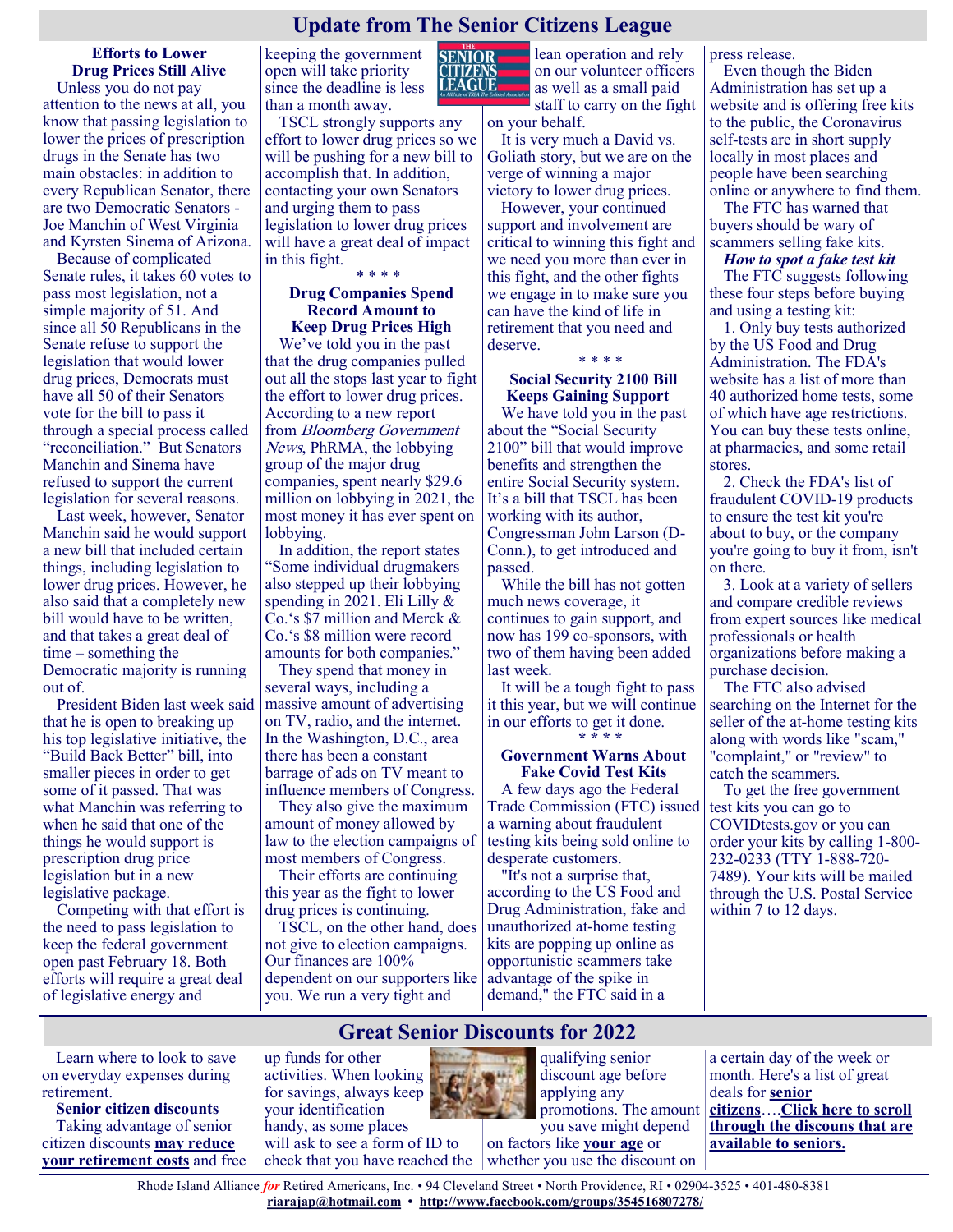#### **The Sneaky Reason You Might Lose a Chunk of Your Social Security Income**

Social Security is an important That's calculated by income source for many seniors - - including those who do have additional income streams at their disposal in retirement. Say you manage to amass a decentsized nest egg. Your savings might provide you with, say, \$20,000 of income a year. If you're used to living on a lot more, Social Security can help pick up the slack.

But many seniors are shocked to learn that they're not entitled to their **[Social Security](https://www.fool.com/retirement/social-security/?utm_source=msnrss&utm_medium=feed&utm_campaign=article&referring_guid=a67d53ae-990a-48b4-8fc4-8826393894f2)** income in full. That's because even low to moderate earners are subject to having their benefits taxed at the federal level. And if that happens to you, it'll cause your Social Security paycheck to shrink.

> **Will you lose a chunk of your benefits?**

Whether your Social Security income will be taxed will hinge on your provisional income.

taking half of your The Motley Fool. annual benefit amount and adding it to your non -Social Security income.

If your provisional income is \$25,000 or more and you're single, you'll face taxes on your Social Security benefits. The same holds true if you're married with a provisional income of \$32,000 or more.

Clearly, these aren't large thresholds. Say you're single and are entitled to \$1,500 a month, or \$18,000 a year, from Social Security. If you also withdraw \$20,000 a year from your nest egg and that's your only other income source, you'll have a total annual income of \$38,000 and a provisional income of \$29,000. That already puts you in a place where your benefits get taxed - even though an annual income of \$38,000 does not make you a wealthy retiree by any means.

**How to avoid taxes on Social Security**

The fact that there are such low thresholds at which taxes apply to Social Security puts many seniors at a disadvantage. But there's one thing you can to reduce your chances of having those benefits taxed down the line -- save in the right retirement plan.

If you house your retirement savings in a **[Roth IRA](https://www.fool.com/retirement/2022/01/16/the-1-retirement-benefit-you-can-only-get-with-a-r/?utm_source=msnrss&utm_medium=feed&utm_campaign=article&referring_guid=a67d53ae-990a-48b4-8fc4-8826393894f2)**, your withdrawals from that plan won't count toward provisional income. So, going back to our example, if you take \$20,000 a year out of a Roth IRA and have no other income, and you collect \$18,000 a year from Social Security, you'll keep your annual income of \$38,000. However, you'll slash your provisional income to \$9,000, thereby getting out of paying taxes on the money Social Security pays you.

While Roth IRAs don't offer the same immediate tax break you'll get by funding a traditional IRA, withdrawals in retirement are tax-free. And Roth IRAs also offer the benefit of letting you keep your money in your account indefinitely, whereas all other tax -advantaged retirement plans impose **[required minimum](https://www.fool.com/retirement/plans/ira/required-minimum-distributions/?utm_source=msnrss&utm_medium=feed&utm_campaign=article&referring_guid=a67d53ae-990a-48b4-8fc4-8826393894f2)  [distributions](https://www.fool.com/retirement/plans/ira/required-minimum-distributions/?utm_source=msnrss&utm_medium=feed&utm_campaign=article&referring_guid=a67d53ae-990a-48b4-8fc4-8826393894f2)**.

**Keep more of your money** Social Security may end up being an important income source for you down the line, so it pays to take steps to hang onto as much of your benefits as possible. By saving strategically, you may be able to avoid taxes on your benefits -- at least at the federal level. There are **[some](https://www.fool.com/investing/2022/01/08/these-13-states-could-take-a-bite-out-of-your-soci/?utm_source=msnrss&utm_medium=feed&utm_campaign=article&referring_guid=a67d53ae-990a-48b4-8fc4-8826393894f2)  [states that tax Social Security](https://www.fool.com/investing/2022/01/08/these-13-states-could-take-a-bite-out-of-your-soci/?utm_source=msnrss&utm_medium=feed&utm_campaign=article&referring_guid=a67d53ae-990a-48b4-8fc4-8826393894f2)**, but many of those at least offer exemptions so that low and moderate earners aren't hit with that burden.

## **Senators Wyden & Casey Lead Call For Update On Social Security Field Office Services**

*Senators Request Details on In-Person Assistance, Simplifying Applications, and Improving Service*

**Washington, D.C.** – Senate Finance Committee Chair Ron Wyden (D-OR) and Senate Aging Committee Chair Bob Casey (D-PA) along with 15 senators, [called on](https://www.finance.senate.gov/imo/media/doc/012522%20Letter%20to%20SSA%20on%20Service%20Delivery.pdf) the Social Security Administration (SSA) to provide an update on its efforts to improve field office services for beneficiaries amid the continuing challenges imposed by the COVID-19 pandemic.

"SSA has a responsibility and a duty to provide timely and

quality service to the public, whether it is provided online, via telephone, or inperson," the senators wrote. "COVID-19 has amplified and exacerbated gaps in service for all. We write to request an update on the Social Security Administration's efforts to improve service delivery during the COVID-19 pandemic, and efforts to modernize its business processes going forward."

In the letter, sent to Acting Commissioner Kilolo Kijakazi, the senators called on the agency to outline the steps it is taking to

ensure those who need inperson service are able to receive it, including details on the appointment system and drop boxes for original

documents that need to be reviewed. Last week, SSA announced an agreement with labor unions representing the agency's workforce about a reentry plan beginning as early as March 30th.

The letter also noted the substantial dip in applications for Social Security Disability Insurance (SSDI) and Supplemental Security Income (SSI), and asked the agency how they are working to address this

shortfall.

In addition to Wyden and Casey, the letter was signed by Sens. Michael Bennet (D-CO), Richard Blumenthal (D-CT), Sherrod Brown (D-OH), Ben Cardin (D-MA), Tom Carper (D-DE), Kirsten Gillibrand (D-NY), Maggie Hassan (D-NH), Mark Kelly (D-AZ), Bob Menendez (D-NJ), Jacky Rosen (D-NV), Debbie Stabenow (D-MI), Mark Warner (D-VA), Elizabeth Warren (D-MA**), Sheldon Whitehouse (D-RI)** and Catherine Cortez Masto (D-NV). The full letter can be

found **[here](https://www.finance.senate.gov/imo/media/doc/012522%20Letter%20to%20SSA%20on%20Service%20Delivery.pdf)**

## **Taxpayers alarmed by IRS notice asking them to resend their 2020 returns. Is it a scam?**

Their checks to the U.S. Treasury were cashed nearly a year ago. But taxpayers say they're now receiving letters from the Internal Revenue Service asking them to immediately file their 2020 federal income tax returns.

Yes, copies of their 2020 returns. Yes, the same paper returns they filed last spring.

"Please file today," the letter begins. "Send your signed return to the address shown above.

We'll assign the credit to the tax you owe and refund any over payment if you owe no other taxes or obligations."

Some readers who contacted me wondered whether if this could be some sort of scam.

"It wasn't a text message. It wasn't an email. It was a letter," said Anne Hovell, 72, who recently received the IRS letter dated Jan. 24. According to the letter sent to

the couple in Gibraltar, the credit on their account is \$1,056. The IRS letter warns that there can be more problems ahead "if we don't hear from you."

"If you don't file your return or contact us," the form letter says, "you may lose this credit. The Internal Revenue Code sets strict time limits for refunding or transferring credits."

Hovell, who keeps track of transactions in her checking

account, knows the money cleared a year ago and she recognized that the amount listed as a credit is what she paid in taxes.

"If a check doesn't clear, I follow up," she said. "It did clear.".

Hovell, who retired as a consultant for a tech company, knows that scammers often use email or texts...**[Read More](https://www.msn.com/en-us/money/personalfinance/taxpayers-alarmed-by-irs-notice-asking-them-to-resend-their-2020-returns-is-it-a-scam/ar-AATfYlO?ocid=SK2DDHP)**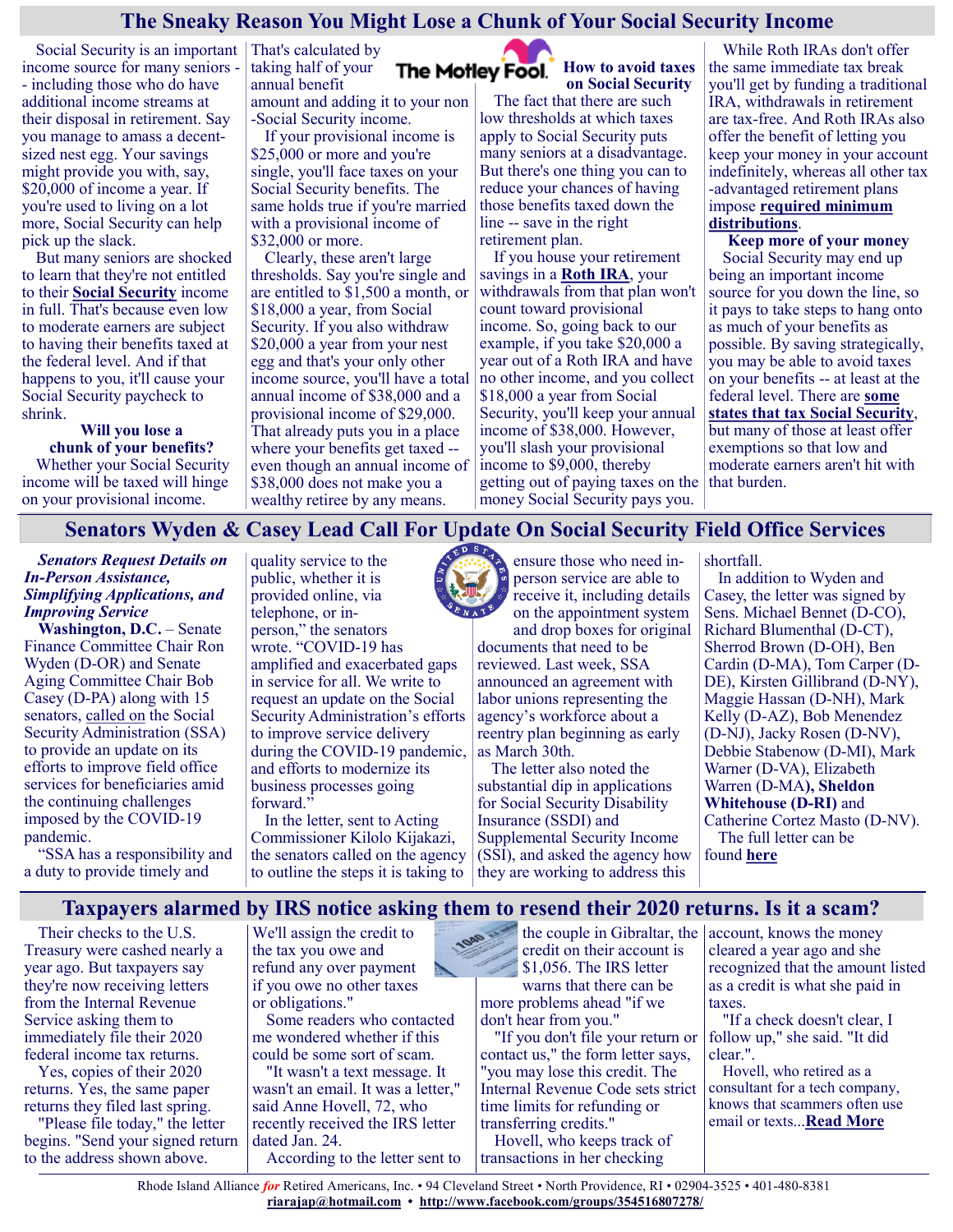#### **The disadvantages of a decentralized health care system**

Ross Douthat writes for **[The](https://www.nytimes.com/2022/01/19/opinion/lyme-disease-health-care.html)  [New York Times](https://www.nytimes.com/2022/01/19/opinion/lyme-disease-health-care.html)** about his shift "left" on health insurance.

After suffering from a painful undiagnosed condition, Douthat, a libertarian, realized that what might look like wasteful profligacy in health care is necessary testing to arrive at an accurate diagnosis. But, he still does not understand that our decentralized privatized health care system is designed to keep people from getting those tests. 1.Our decentralized health

insurance system generates **[\\$800 billion a year](https://www.reuters.com/article/us-usa-healthcare-waste/healthcare-system-wastes-up-to-800-billion-a-year-idUSTRE59P0L320091026)  [of wasteful spending](https://www.reuters.com/article/us-usa-healthcare-waste/healthcare-system-wastes-up-to-800-billion-a-year-idUSTRE59P0L320091026)**. Lack of 3.Higher costs **[keep people](https://justcareusa.org/the-deadly-consequences-of-out-of-pocket-drug-costs/)** 

centralization means thousands of entities individually making tens of thousands of decisions every year, from who's in a network, to how much doctors and hospitals are paid, to what services are medically necessary.

- 2.Most of our wasteful health care spending is **[not from the](https://www.vox.com/policy-and-politics/2018/3/28/17173828/voxcare-ashish-jha-health-care-prices-us-europe)  [quantity of services](https://www.vox.com/policy-and-politics/2018/3/28/17173828/voxcare-ashish-jha-health-care-prices-us-europe)** we receive. In fact, Americans receive on average fewer services than people in other countries. It's from the high rates we pay.
- **[from getting the](https://justcareusa.org/the-deadly-consequences-of-out-of-pocket-drug-costs/)**

**[care](https://justcareusa.org/the-deadly-consequences-of-out-of-pocket-drug-costs/)** they need, leading to **[undertreatment](https://www.cbsnews.com/news/health-care-costs-rising-americans/)** and countless premature

deaths.

- 4.Our privatized system leads to widespread **[inappropriate](https://oig.hhs.gov/oei/reports/oei-09-16-00410.pdf)  [delays and denials](https://oig.hhs.gov/oei/reports/oei-09-16-00410.pdf)** of care and coverage.
- 5.Consumers **[cannot avoid](https://justcareusa.org/three-reasons-why-you-cant-choose-a-health-plan-thats-right-for-you/)  [health plans](https://justcareusa.org/three-reasons-why-you-cant-choose-a-health-plan-thats-right-for-you/)** engaged in widespread delays and denials, since they go undetected and, when detected, the health plans go unnamed.

**A centralized system meets everyone's needs**.

It **[spreads risk across an](https://www.healthaffairs.org/do/10.1377/forefront.20120215.016980/full/)** 

**[entire population](https://www.healthaffairs.org/do/10.1377/forefront.20120215.016980/full/)** to bring down health care spending for everyone, including the people who most need care.

- $\blacklozenge$  It is transparent, enabling us to see and address emerging and persisting health care issues. Covid-19 is proof positive that our decentralized system leaves us blind and on our heels.
- $\triangle$  It is publicly accountable.
- A centralized system will never get everything right. But, it's more cost-effective than our decentralized system, while guaranteeing everyone access to care.

#### **Medicare Patients Win the Right to Appeal Gap in Nursing Home Coverage**

A three-judge federal appeals court panel in Connecticut has likely ended an 11-year fight against a frustrating and confusing rule that left hundreds of thousands of Medicare beneficiaries without coverage for nursing home care, and no way to challenge a denial.

**[The Jan. 25 ruling](https://medicareadvocacy.org/wp-content/uploads/2022/01/Barrows-Opinion-1-25-2022.pdf)**, which came in response to a 2011 classaction lawsuit eventually joined by 14 beneficiaries against the Department of Health and Human Services, will guarantee patients the right to appeal to Medicare for nursing home coverage if they were admitted to a hospital as an inpatient but were switched to observation care, an outpatient service.

The court's decision applies only to people with traditional Medicare whose status was changed from inpatient to observation. A hospital services review team can make this change during or after a patient's stay.

Observation care is a classification designed for patients who are not well enough to go home but still need the kind of care they can get only in a hospital. But it can have serious repercussions.

Without a three-day inpatient stay, beneficiaries are ineligible for Medicare's nursing home benefit. So if they need follow-up care in a nursing home after leaving the hospital, they can face charges of about \$290 a day, the average national cost of

nursing home care, according to a **[2021](https://www.genworth.com/aging-and-you/finances/cost-of-care.html)  [survey](https://www.genworth.com/aging-and-you/finances/cost-of-care.html)**. Also, since observation care is categorized as outpatient treatment — even if the patient is on a hospital ward — they can get stuck with significant copays under Medicare rules.

"You can appeal almost every issue affecting your Medicare coverage except this one, and that is unfair," said **[Alice Bers](https://medicareadvocacy.org/alice-bers-jd-litigation-director/)**, litigation director at the Center for Medicare Advocacy, which represented the patients in their lawsuit along with Justice in Aging, another advocacy group, and the California law firm of Wilson Sonsini Goodrich and Rosati.

Until Congress passed a law that took effect in 2017, hospitals weren't required to tell patients whether they were receiving observation care and had not been admitted. Under that law, hospitals must provide **[written](https://khn.org/wp-content/uploads/sites/2/2017/03/medicare-obs-notice-030817.pdf)  [notice](https://khn.org/wp-content/uploads/sites/2/2017/03/medicare-obs-notice-030817.pdf)**, but it does not trigger any right to appeal.

The Department of Justice, representing HHS and the Medicare program, tried numerous times to get the case dismissed, arguing that the decision to admit patients or classify them as "observation patients" was based on a doctor's or hospital's medical expertise. Patients had nothing to appeal because the government can't change a decision it didn't make, so no Medicare rule had been violated.



Doctors rejected that notion and have long complained that the Medicare rule undermined

their clinical judgment and produced "**[absurd results](https://www.ama-assn.org/practice-management/medicare-medicaid/how-unthinking-application-two-midnight-rule-can-hurt)**" that can hurt patients. The American Medical Association and state medical societies filed legal papers in support of the patients challenging the rule, as did several other organizations, including AARP, the National Disability Rights Network, and the American Health Care Association, which represents nursing homes across the country.

But U.S. District Judge Michael Shea **[ruled against](https://khn.org/news/federal-judge-rules-medicare-patients-can-challenge-observation-care-status/)  [HHS in 2020](https://khn.org/news/federal-judge-rules-medicare-patients-can-challenge-observation-care-status/)**, and estimated that hundreds of thousands of Medicare patients would be able to seek refunds for nursing home care and other costs that admitted patients don't pay. The trial took place in 2019.

The government continued to back the rule, however, and asked a federal appeals court panel to reverse Shea's decision despite comments from thenchief of Medicare Seema Verma, who questioned these policies in a **[2019 twee](https://twitter.com/SeemaCMS/status/1158029830056828928?ref_src=twsrc%5Etfw)**t, saying that "government doesn't always make sense."

On Jan. 25, the appeals court judges upheld Shea's decision, agreeing that when hospitals switched a patient's status they were following Medicare's 2013 "two-midnight rule." It requires hospitals to admit patients who

are expected to stay through two midnights. The ruling applies to people in traditional Medicare.

"The decision to reclassify a hospital patient from an inpatient to one receiving observation services may have significant and detrimental impacts on plaintiffs' financial, psychological, and physical well-being," the judges wrote. "That there is currently no recourse available to challenge that decision also weighs heavily in favor of a finding that plaintiffs have not been afforded the process required by the Constitution."

A DOJ spokesperson declined to comment on whether government lawyers would appeal the new ruling.

Three groups of Medicare patients who were switched from inpatient to observation status after Jan.1, 2009, will be able to file appeals for nursing home coverage and reimbursement for out-of-pocket costs. People currently in the hospital will be able to request an expedited appeal, and others who have recently incurred costs can file a standard appeal by following instructions in their Medicare Summary Notice. A plan for appealing older claims has not yet been arranged, said Bers. The latest details are available on the **[Center for Medicare](https://medicareadvocacy.org/frequently-asked-questions-about-the-observation-status-court-decision/)** 

**[Advocacy's website](https://medicareadvocacy.org/frequently-asked-questions-about-the-observation-status-court-decision/)**. (The threeday inpatient hospital stay requirement is temporarily suspended due to the covid-19 pandemic.)...**[Read More](https://khn-org.cdn.ampproject.org/v/s/khn.org/news/article/observation-care-medicare-patients-win-right-to-appeal-gap-in-nursing-home-coverage/amp/?amp_gsa=1&_js_v=a8&usqp=mq331AQIKAGwASCAAgM%3D#amp_tf=From%20%251%24s&aoh=16434041587866&csi=1&referrer=)**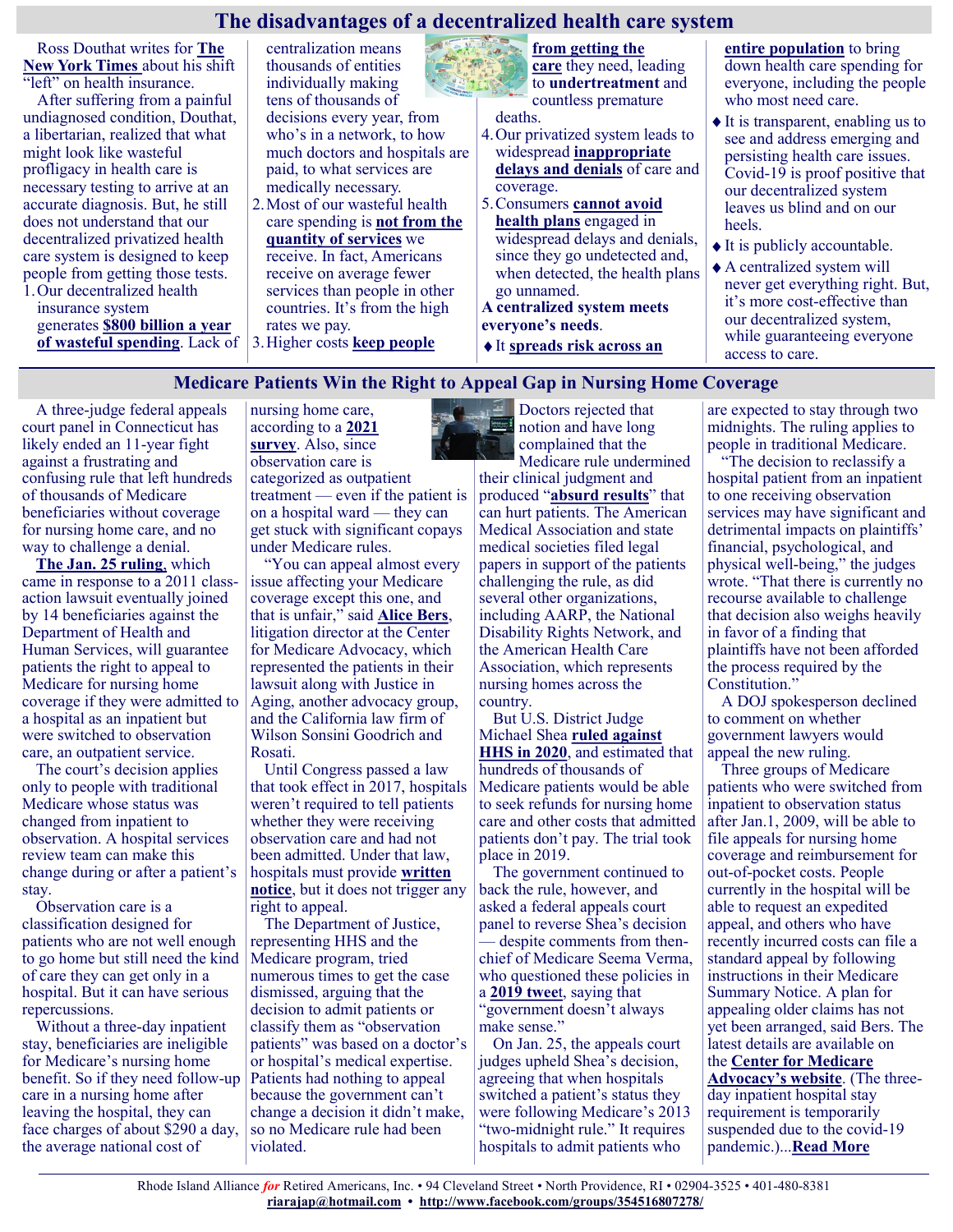# **RI ARA HealthLink Wellness News** Fractific Link Wellness



# **CDC Tells Pharmacies to Give 4th Covid Shots to Immunocompromised Patients**

The Centers for Disease Control and Prevention reached out to pharmacists Wednesday to reinforce the message that people with moderate to severe immune suppression are eligible for fourth covid shots.

The conference call came a day after **[KHN reported](https://khn.org/news/article/pharmacies-are-turning-away-immunocompromised-patients-seeking-4th-covid-shot/)** that immunocompromised people were being turned away by pharmacy employees unfamiliar with the latest CDC guidelines.

White House chief of staff Ron Klain **[tweeted Wednesday](https://twitter.com/WHCOS/status/1486320711782342665)  [morning](https://twitter.com/WHCOS/status/1486320711782342665)** that "immunecompromised people should get the shots they need," adding that the CDC "is going to send stronger messages to pharmacies to make sure this happens."

Pharmacists who joined the call said it took place midday Wednesday, a few hours after Klain's tweet.

The CDC "reiterated the recommendations, running through case examples," said Mitchel Rothholz, chief of governance and state affiliates for the American Pharmacists Association, who joined the CDC call.

Rothholz said he "asked for a prepared document … that clearly laid out the

recommendations … so we can clearly and consistently communica The CDC **[recommends](https://www.cdc.gov/coronavirus/2019-ncov/vaccines/recommendations/immuno.html)** 

**[one additional shot](https://www.cdc.gov/coronavirus/2019-ncov/vaccines/recommendations/immuno.html)** for the 7 million American adults whose weak immune systems make them more vulnerable to covid infection and death. This group includes people with medical conditions that impair their immune response to infection, as well as people who take immune -suppressing drugs because of organ transplants, cancer, or autoimmune diseases. Although people with obesity or diabetes are at high risk of developing severe disease or dying from covid, they're not considered immunocompromised. For other people ages 5 or older, **[the CDC recommends](https://www.cdc.gov/coronavirus/2019-ncov/vaccines/booster-shot.html?s_cid=11705:can%20i%20get%20covid%20vaccine%20booster:sem.ga:p:RG:GM:gen:PTN:FY22)** a primary vaccine series of two doses of mRNA vaccine. Adults also may receive the onedose **[Johnson & Johnson](https://www.cdc.gov/coronavirus/2019-ncov/vaccines/different-vaccines/janssen.html)  [vaccine](https://www.cdc.gov/coronavirus/2019-ncov/vaccines/different-vaccines/janssen.html)**, which the CDC says may be safer for people who have had a severe allergic reaction to an mRNA vaccine. **[Anyone older than 12](https://www.cdc.gov/coronavirus/2019-ncov/vaccines/booster-shot.html?s_cid=11705:who%20can%20get%20covid%20booster:sem.ga:p:RG:GM:gen:PTN:FY22)** can get one booster dose to combat waning immunity **[five months](https://www.cdc.gov/media/releases/2022/s0104-Pfizer-Booster.html#:~:text=CDC%20Newsroom%20Releases-,CDC%20Recommends%20Pfizer%20Booster%20at%205%20Months%2C%20Additional,Dose%20for%20Certain%20Immunocompromised%20Children&text=Today%2C%20CDC%20is%20updating%)  [after the last sho](https://www.cdc.gov/media/releases/2022/s0104-Pfizer-Booster.html#:~:text=CDC%20Newsroom%20Releases-,CDC%20Recommends%20Pfizer%20Booster%20at%205%20Months%2C%20Additional,Dose%20for%20Certain%20Immunocompromised%20Children&text=Today%2C%20CDC%20is%20updating%)**t in their primary series, regardless of



which vaccine they received. Vaccines are not yet authorized for children younger than 5.

The CDC first recommended fourth shots for

immunocompromised people in October. The agency has been working to educate pharmacists and other health providers since then, said CDC spokesperson Kristen Nordlund. Those efforts included a conference call with health officials from every state that had thousands of participants, as well as an additional call to physicians. The CDC has streamlined its website with booster advice several times. In its guidance to pharmacists, the CDC notes that patients don't need to provide proof that they are immunocompromised.

Alyson Smith, who was turned away from a Walgreens drugstore after booking a vaccine appointment online, said she was pleased that the CDC is trying to help.

"I appreciate that the CDC is listening to patient and physician concerns and hope they will examine their processes for clear messaging and comprehensive dissemination of information,"

Smith said.

In a statement before the publication of KHN's first story, Walgreens said it continuously updates its pharmacists on new vaccine guidance.

Some health care leaders said the CDC should have done a better job of publicizing its advice on booster shots for the immunocompromised.

The call with pharmacists "should have been done many weeks ago," said Dr. Eric Topol, founder and director of the Scripps Research Translational Institute. "I'm glad that the White House team is finally pushing forward on this."

Dr. Ameet Kini, a professor of pathology and laboratory medicine at Loyola University Chicago Stritch School of Medicine, said he hopes the large pharmacies that have been turning people away will issue news releases and update their websites "explicitly stating that they are offering fourth doses" to immunocompromised people. He said pharmacies also need to update their patient portals and provide "clear guidance for their pharmacists."

# **Late-Stage Colon Cancers Increasing Among Young Americans**

Yet another study is chipping away at the idea that colon and rectal cancers are diseases of older age: In the past couple decades, Americans younger than 40 have shown the steepest rise in advanced cases of these cancers.

The research adds to evidence of a disturbing, and not yet completely understood, increase in early-onset **[colon cancer.](https://www.cancer.org/cancer/colon-rectal-cancer.html)**

The absolute numbers remain low, but since the 1990s, the rate of colon cancer among Americans younger than 50 has more than doubled, according to the U.S. National Cancer Institute.

What's more, those cancers are often detected late -- in part because young adults do not routinely undergo colon cancer

screening. That screening has traditionally started at age 50 for average-risk people, though the threshold was recently lowered to age 45.

In the new study, researchers found that Americans in their 20s and 30s are seeing the steepest rise in distant-stage colon cancer -- later-stage tumors that have spread to other sites in the body.

Between 2000 and 2016, their rates rose by 57% to 66%: Among people in their 20s, latestage cases increased from 0.21 per 100,000 to 0.33 per 100,000; for people in their 30s, cases rose from 1.14 per 100,000 to 1.9 per 100,000.

Delayed detection probably plays a big role in why young adults are often diagnosed with advanced disease, said senior

researcher Dr. Jordan Karlitz, chief of the gastrointestinal division at Denver Health Medical Center.

For one, he said, most people younger than 45 are not eligible for routine screening -- which can catch cancer early, before symptoms arise, or even prevent it. When screening is done via colonoscopy, doctors can find and remove precancerous growths.

Instead, young adults with colon cancer often "present late," after they have had symptoms for a while, said Dr. Robin Mendelsohn, who co-directs Memorial Sloan Kettering's Center for Young Onset Colorectal and Gastrointestinal Cancer, in New York City.

Symptoms of colon cancer vary, but include changes in bowel habits, blood in the stool, persistent abdominal cramps and unexplained weight loss.

Sometimes, Mendelsohn said, young adults ignore those symptoms initially. But doctors may not recognize colon cancer as a possible cause, either.

"Patients may have to see multiple providers before they get a diagnosis," Mendelsohn said…

A 2019 [study](https://medicalxpress.com/news/2019-02-survey-young-onset-colorectal-cancer-patients.html) verified that: Of 1,200 colon cancer patients younger than 50, two-thirds waited three months to a year to see a doctor for their symptoms. And then they usually had to see at least two doctors before getting the correct diagnosis. .**[Read More](https://consumer.healthday.com/colon-cancer-symptoms-2656482455.html)**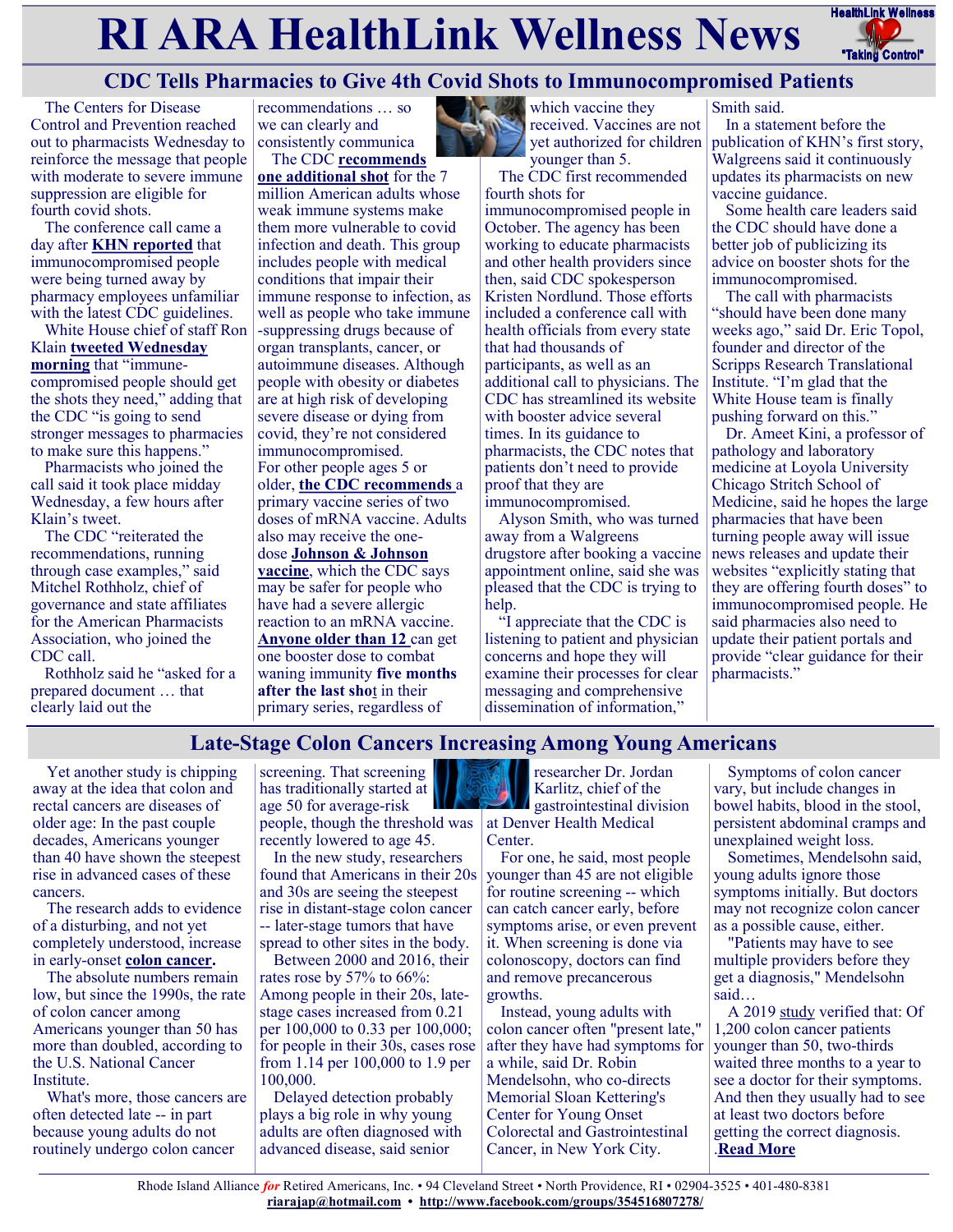#### **Survivors of Severe COVID Face Higher Odds for Another Hospitalization Soon After**

People hospitalized for COVID-19 are not necessarily out of the woods once they're discharged: Many land in the hospital again in the months afterward, a large U.K. study finds.

The researchers found that in the 10 months after leaving the hospital, COVID-19 patients were more than twice as likely to be hospitalized or die, compared to the general population. And even compared with people hospitalized for

flu, **[COVID](https://www.cdc.gov/coronavirus/2019-ncov/long-term-effects/index.html)** patients fared worse in certain respects.

Experts said the findings offer more evidence that recovery from severe COVID-19 can be long and difficult.

"It's a misconception to think that when most patients are

discharged from the hospital they are 'back to normal,'" said Dr. MeiLan Han, chief of pulmonary and critical care medicine at the University of Michigan Health, in Ann Arbor.

For one thing, COVIDinduced lung inflammation can take weeks to months to dissipate, said Han, who was not involved in the study. In some patients with severe COVID-19, she added, lung scarring can be permanent.

COVID-19 can also wreak havoc beyond the lungs. One example is **[blood clotting](https://www.nhlbi.nih.gov/coronavirus/blood#:~:text=How%20does%20COVID%2D19%20affect,damage%2C%20heart%20attack%20and%20stroke.)**, Han said.

"I have seen patients discharged after seeming to be recovering from pneumonia only to be rehospitalized for blood

clots later," she said. Other variables are at work, too. People

hospitalized for COVID -19 often have pre-existing health conditions that made them vulnerable to becoming severely ill with the infection in the first place.

Those conditions may have worsened during their COVID hospital stay, said Dr. Aaron Glatt, a spokesman for the Infectious Diseases Society of America.

One reason, he explained, is that hospitalization itself can take a toll — for reasons ranging from medication changes to disrupted sleep to "deconditioning." The latter refers to declines in muscle strength as well as heart and

breathing capacity that can make even daily routines difficult.

Glatt is also chief of infectious diseases at Mount Sinai South Nassau in Oceanside, N.Y., where he advises patients to follow-up with their usual doctor soon after their hospital discharge. The aim is to make sure all is in order with managing their chronic conditions, including their medications.

The study — published online Jan. 25 in the journal *[PLOS](http://journals.plos.org/plosmedicine/article?id=10.1371/journal.pmed.1003871)  [Medicine](http://journals.plos.org/plosmedicine/article?id=10.1371/journal.pmed.1003871)* — analyzed medical records from nearly 25,000 U.K. adults who survived a COVID hospitalization in 2020. The majority (about 62%) were age 60 or older….**[Read More](https://consumer.healthday.com/1-26-survivors-of-severe-covid-face-higher-odds-for-another-hospitalization-soon-after-2656440539.html)**

# **Roundup: Your doctors and your health**

**It's time to expand our National Health Service Corps**

Some doctors are a lot better than other doctors. As you get older, it's especially important that you and your loved ones have doctors who listen to you, who do not undertreat or overtreat you, and who work with you to think through your health care wishes and your treatment options. These days, many doctors are looking at their computers and their watches during the patient's visit, and those doctors should be avoided at all costs. Here's a bunch of things to think about as a caregiver and as a patient: **Take care of your** 

# **health:**

- **[Five tips for talking to the](https://justcareusa.org/five-tips-for-talking-to-your-loved-ones-about-their-health/)  [people you love about their](https://justcareusa.org/five-tips-for-talking-to-your-loved-ones-about-their-health/)  [health](https://justcareusa.org/five-tips-for-talking-to-your-loved-ones-about-their-health/)**
- **[How to help someone you](https://justcareusa.org/do-you-need-a-geriatrician/)  [love change an unhealthy](https://justcareusa.org/do-you-need-a-geriatrician/)  [behavior](https://justcareusa.org/do-you-need-a-geriatrician/)**
- **[Ten tips for checking your](https://justcareusa.org/ten-tips-for-checking-your-blood-pressure-at-home/)  [blood pressure at home](https://justcareusa.org/ten-tips-for-checking-your-blood-pressure-at-home/)**
- **[How to soothe a sore throat](https://justcareusa.org/how-to-soothe-a-sore-throat/)**
- **Choose your doctors carefully:**
- **[Six reasons you](https://justcareusa.org/six-reasons-you-need-a-primary-care-doctor-in-this-age-of-specialization/)  [need a good primary](https://justcareusa.org/six-reasons-you-need-a-primary-care-doctor-in-this-age-of-specialization/)**
- **[How to choose a good](https://justcareusa.org/four-questions-to-ask-yourself-about-your-primary-care-doctor/)  [primary care doctor](https://justcareusa.org/four-questions-to-ask-yourself-about-your-primary-care-doctor/)**
- **[The advantages of having a](https://justcareusa.org/do-you-need-a-geriatrician/)  [geriatrician](https://justcareusa.org/do-you-need-a-geriatrician/) Make the most of your**
- **[How to prepare for a](https://justcareusa.org/how-to-prepare-for-your-doctors-visit/)  [doctor's visit](https://justcareusa.org/how-to-prepare-for-your-doctors-visit/)**
- **[Take advantage of](https://justcareusa.org/take-advantage-of-medicares-annual-wellness-visit/)**

**[Medicare's annual wellness](https://justcareusa.org/take-advantage-of-medicares-annual-wellness-visit/)  [visit](https://justcareusa.org/take-advantage-of-medicares-annual-wellness-visit/)**

- **[Ask your doctor about these](https://justcareusa.org/get-the-preventive-care-you-need-medicare-pays-for-it/)  [Medicare](https://justcareusa.org/get-the-preventive-care-you-need-medicare-pays-for-it/)-covered [preventive care services](https://justcareusa.org/get-the-preventive-care-you-need-medicare-pays-for-it/)**
- **[Five questions to ask your](https://justcareusa.org/five-questions-to-ask-your-doctor-to-avoid-overtreatment/)  [doctor to avoid](https://justcareusa.org/five-questions-to-ask-your-doctor-to-avoid-overtreatment/)  [overtreatment](https://justcareusa.org/five-questions-to-ask-your-doctor-to-avoid-overtreatment/)**
- **[How to avoid taking more](https://justcareusa.org/how-to-avoid-harm-from-prescription-drug-overload/)  [medications than you need](https://justcareusa.org/how-to-avoid-harm-from-prescription-drug-overload/)**
- **Speeding your recovery: [While you're in the hospital](https://justcareusa.org/dont-let-the-hospital-keep-you-in-bed-if-youre-able-to-walk/)**
- **[After surgery](https://justcareusa.org/six-ways-to-help-speed-your-recovery-after-surgery/)**

#### Jonathan Michels writes for **[Jacobin](https://www.jacobinmag.com/2022/01/united-states-health-care-system-national-health-service-corps)** on our homegrown army of doctors in the US National Health Service Corps. These primary care doctors have been practicing in underserved communities throughout the US for 50 years. It's time to expand the National Health Service

Corps. We have a shortage of primary care doctors. One report finds that by 2033, the US will be short 55,200 primary care doctors. Today, people struggle to get the preventive care they need, along with referrals for specialty care. In the next decade, the situation is likely to only worsen.

President Biden's American Rescue Plan commits an

additional \$1 billion to the National Health Service Corps. Michels calls it "a model for universal programs." It is not profit-driven and is designed to meet the individual needs of the people it serves.

Members of the National Health Service Corps. include physician assistants, social workers, nurses, mental and behavioral health specialists and physicians. Most of them practice at Federally Qualified Health Centers, sometimes called FQHCs or **[community](https://justcareusa.org/congress-must-protect-our-community-health-centers/)  [health centers](https://justcareusa.org/congress-must-protect-our-community-health-centers/)**. There are thousands of FQHC sites throughout the country treating patients of all-income levels.

But, FQHCs **primarily** serve people with **low incomes and** 

charge people on a sliding scale. FQHCs serve about 26 million

people each year. About half of them have Medicaid. Among other things, FQHCs provide vaccinations and health screenings. With more staffing and resources, they could serve a lot more people.

The American Rescue Plan's \$1 billion will pay for tuition and offer loan forgiveness to people in the National Health Service Corps. Medical education is so costly and can leave students in substantial debt. The National Health Service Corps. recognizes the

need for primary care doctors. It responds to the reality that few students opt to go into primary care medicine because it is not nearly as lucrative as specialty care.

Michels sees an opportunity to enlist members of the National Health Service Corps. in the Medicare for All movement. He argues that for Medicare for All to succeed, it will need an army of doctors advocating for it. The National Health Service Corps. participants appreciate the value of social solidarity and serving the public good. They would be excellent leaders in the movement.

 $\frac{1}{2}$ TREE PART **[care doctor](https://justcareusa.org/six-reasons-you-need-a-primary-care-doctor-in-this-age-of-specialization/)**

**doctor's visit:**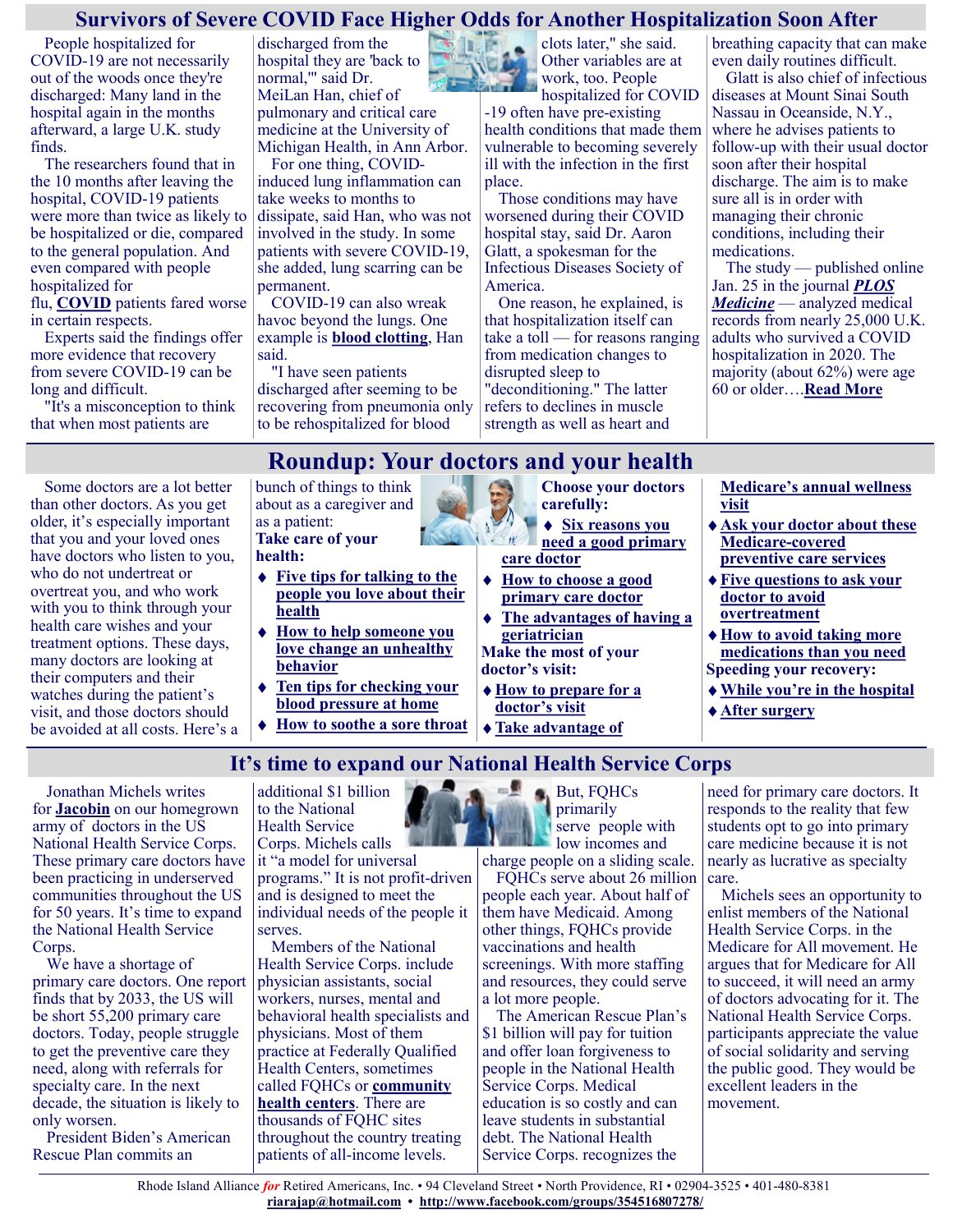#### **Extra 10 Minutes of Daily Activity Could Save 110,000 U.S. Lives Annually**

(HealthDay News) -- Americans, get up out of that chair and get moving.

If everyone between 40 and 85 years of age were active just 10 minutes more a day, it could save more than 110,000 U.S. lives a year, a **[large study](https://jamanetwork.com/journals/jamainternalmedicine/fullarticle/2788473)** reports.

"Our projections are based on an additional 10 minutes of moderate to vigorous physical activity," said lead researcher Pedro Saint-Maurice of the Metabolic Epidemiology Branch at the U.S. National Cancer Institute in Bethesda, Md. "If the walk is brisk, it counts."

And added exercise benefits everyone — white, Black, Asian and Hispanic, men and women, the investigators found.

For the study, the researchers

examined data from more than 4,800 middle-aged and elderly adults who were part of a government health and nutrition study between 2003 and 2006. For seven days, participants wore monitors to record their activity. The researchers then combed nationwide death data to see how many had died by the end of 2015.

The upshot: Exercise paid off big time.

Adding 10 minutes of exercise lowered participants' risk of death over the period by 7%; 20 extra minutes reduced risk by 13%; and an extra half-hour of moderate to vigorous activity slashed the risk of death by 17%, the findings showed.



In other words, an extra 20 minutes of exercise could prevent nearly 210,000 deaths a year, and 30 more minutes could head off more than 270,000 deaths, the study authors said.

Dr. David Katz — president of the True Health Initiative, a nonprofit that promotes healthy living as the best way to prevent disease — reviewed the study findings.

Katz noted that the study doesn't establish cause-and-effect proof that additional exercise prevents premature death. But, he added, "even a portion of such benefit would be of great public health importance."

While the study did not investigate specific causes of death, Saint-Maurice noted that some of the most common ones in the United States — **[heart](https://www.nhlbi.nih.gov/health-topics/physical-activity-and-your-heart)  [disease](https://www.nhlbi.nih.gov/health-topics/physical-activity-and-your-heart)**, diabetes and some cancers — "may be prevented in adults who are more active."

The U.S. Government's Physical Activity Guidelines for Americans recommends:

At least 150 minutes a week of moderate-intensity aerobic activity; 75 minutes of vigorous aerobics; or a combination of both, spread throughout the week.

Moderate- to high-intensity muscle-strengthening activity (such as resistance or weights) on at least two days per week….**[Read More](https://consumer.healthday.com/exercise-and-health-2656445291.html)**

**In a First, a Robot Performs Laparoscopic Surgery on Pig Without Human Help**

A robot performed challenging keyhole surgery on pigs without any human help in what could be a major step toward fully automated surgery on people.

"Our findings show that we can automate one of the most intricate and delicate tasks in surgery: the reconnection of two ends of an intestine," said senior study author Axel Krieger. He is an assistant professor of mechanical engineering at Johns Hopkins University in Baltimore.

"The STAR performed the procedure in four animals and it produced significantly better results than humans performing the same procedure," Krieger said in a Hopkins news release. Designed by Johns Hopkins' researchers, STAR is short for Smart Tissue Autonomous Robot. In

this **[new study](https://www.science.org/doi/10.1126/scirobotics.abj2908)**, it was tasked with a procedure called intestinal anastomosis, which requires a high level of repetitive motion and precision.

When doing this operation, surgeons must suture the two ends of an intestine with high accuracy and consistency. An error can result in a leak that could trigger serious complications for the patient, according to the authors of the study, which was published Jan. 26 in the journal *[Science](https://www.science.org/doi/10.1126/scirobotics.abj2908)* 

*[Robotics](https://www.science.org/doi/10.1126/scirobotics.abj2908)*. Soft tissue surgery is especially difficult for **[robots](https://www.wsj.com/articles/autonomous-robots-are-coming-to-the-operating-room-11599786000)** because unexpected problems that require

quick adaptation can arise, Krieger said.

To address that, the STAR has a control system that can adjust the surgical plan in real time, just as a human surgeon would do.

"What makes the STAR special is that it is the first robotic system to plan, adapt, and execute a surgical plan in soft tissue with minimal human intervention," Krieger said. As medicine moves towards

more **[laparoscopic](https://www.webmd.com/digestive-disorders/laparoscopic-surgery)** (keyhole)

approaches for surgeries, it will be important to have an automated **[robotic](https://medlineplus.gov/ency/article/007339.htm)** system designed for such procedures to assist, according to Krieger.

"Robotic anastomosis is one way to ensure that surgical tasks that require high precision and repeatability can be performed with more accuracy and precision in every patient independent of surgeon skill," he said. "We hypothesize that this will result in a democratized surgical approach to patient care with more predictable and consistent patient outcomes.

## **Sound the Fiber Alarm! Most of Us Need More of It in Our Diet**

There are a lot of health factors to keep in mind as we navigate through the dietary day: calories, carbohydrates, protein, saturated fat, vitamins and minerals, to name a few.

Did you forget fiber? A lot of people do.

"We've known this forever, and it has to get rediscovered all the time," said Joanne Slavin, professor of food science and nutrition at the University of Minnesota in Minneapolis. "Fiber is really good medicine. It's the one thing we want people to eat more of."

For decades, that message has been preached by dietitians, headlined in health magazines, and inscribed on packages of

cereal, many other foods and dietary supplements.

Yet studies show many people in the United States fall well short of the fiber intake they need. In one alarming example, a 2017 analysis in the American Journal of Lifestyle Medicine concluded that 95% of adults and children don't consume the amount of fiber recommended for good health.

Those recommendations vary by age and gender, but Slavin said the average is about 28 grams of fiber per day, "and the average intake is only about 14 grams. So, for most people, there's a 14-gram gap."

Fiber is the material in plantbased foods that can't be broken down and passes through the

system undigested. It's mostly found in fruits, vegetables, nuts, whole grains and cereals. Why is it important? Let us count the ways.

Fiber has been shown to help protect against heart disease, diabetes, diverticulitis, inflammatory bowel syndrome, obesity and colorectal cancer. Fiber can help flush toxins from the body, lower cholesterol and promote weight loss because it helps people feel fuller while consuming fewer calories.

But when people eat on the run, skimp on fruits and vegetables and snack on processed foods, "you don't have many good sources of fiber," said Judith Wylie-Rosett, a professor at the

Albert Einstein College of Medicine in New York City who specializes in the links between nutrition and disease. "The obesity epidemic is concrete evidence that we're not making as much progress as we need."

There are plenty of ways to incorporate more fiber in our diets. One pitfall, Wylie-Rosett said, is to feel overwhelmed by the challenge and try to pack in too much too quickly.

"Some people suddenly decide to increase their fiber intake all at once and get side effects, like feeling gassy and bloated," she said. "So they quit doing it."...**[Read More](https://consumer.healthday.com/aha-news-sound-the-fiber-alarm-most-of-us-need-more-of-it-in-our-diet-2656490046.html)**